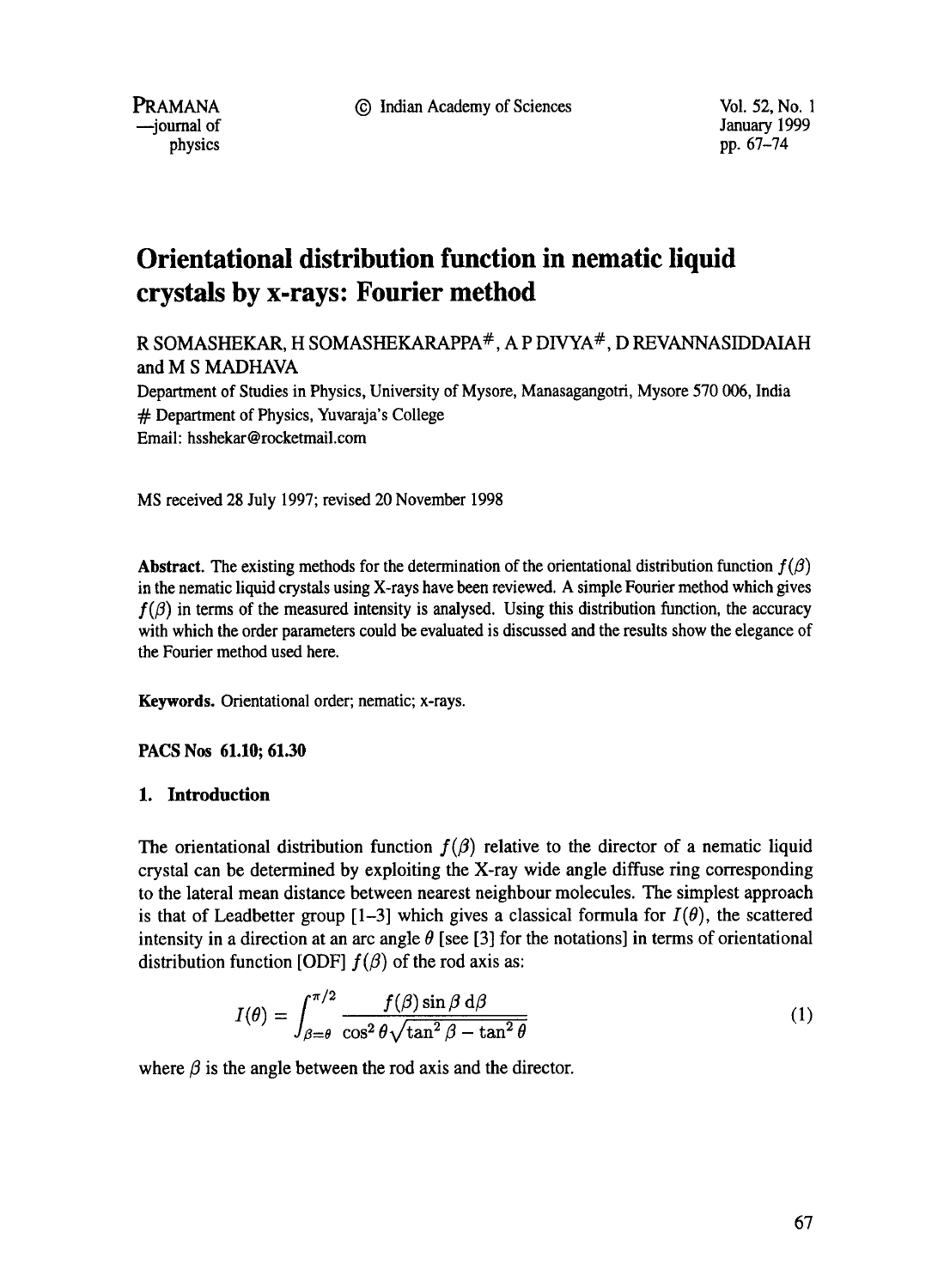# **2. Methods**

## *A. Calculation of ODF using equation (1)*

Equation (1) has been analytically inverted for  $f(\beta)$  by Deutsch [4] and the expression for the orientational order parameter is given as

$$
S = \langle p_2 \rangle = 1 - \frac{3}{2N} \int_0^{\pi/2} I(\theta) \left[ \sin^2 \theta + (\sin \theta \cos^2 \theta) \log \left( \frac{1 + \sin \theta}{\cos \theta} \right) \right] d\theta \quad (2)
$$

where

$$
N = \int_0^{\pi/2} I(\theta) \mathrm{d}\theta. \tag{3}
$$

On the basis of Maier-Saupe model, some of the earlier investigators like Kelkar and Paranjpe [5] and Haase *et al* [6] have inverted this eq. (1) numerically by using truncated Legendre polynomials or circular functions and normally the number of unknown parameters is more than eight. The corresponding expression for  $I(\theta)$  used by Leadbetter [3] is

$$
I(\theta) = f_0 + \frac{2}{3}f_2 \cos^2 \theta + \frac{8}{15}f_4 \cos^4 \theta + \frac{16}{35}f_6 \cos^6 \theta + \frac{128}{315}f_8 \cos^8 \theta + \frac{256}{693}f_{10} \cos^{10} \theta + \cdots
$$
 (4)

and a mere fit of  $I(\theta)$  in the series gives access to  $f(\beta)$ .

Recently Levelut and her group [7] have come up with a novel method within the frame work of Maier-Saupe model, wherein there is only one independent parameter and hence there is a direct relation between  $I(\theta)$  and  $f(\beta)$ :

$$
I(\theta) = \frac{1}{Z} \left[ 1 + \frac{2m}{3} \cos^2 \theta + \frac{4m^2}{15} \cos^4 \theta + \frac{8m^3}{105} \cos^6 \theta + \frac{16m^4}{945} \cos^8 \theta + \cdots \right] (5)
$$

where

$$
Z = 4\pi \int_0^1 e^{mx^2} dx,
$$
 (6)

is the normalisation constant.

## *B. Present method*

In Fourier integrals, we have

$$
I(\theta) = \int_{-\infty}^{\infty} k(\theta - \beta) f(\beta) \, d\beta. \tag{7}
$$

Identifying

$$
k(\theta, \beta) = \frac{\sin \beta}{\cos^2 \theta \sqrt{\tan^2 \beta - \tan^2 \theta}}
$$
(8)

**68** *Pramana-J. Phys.,* **Vol. 52, No. 1, January 1999**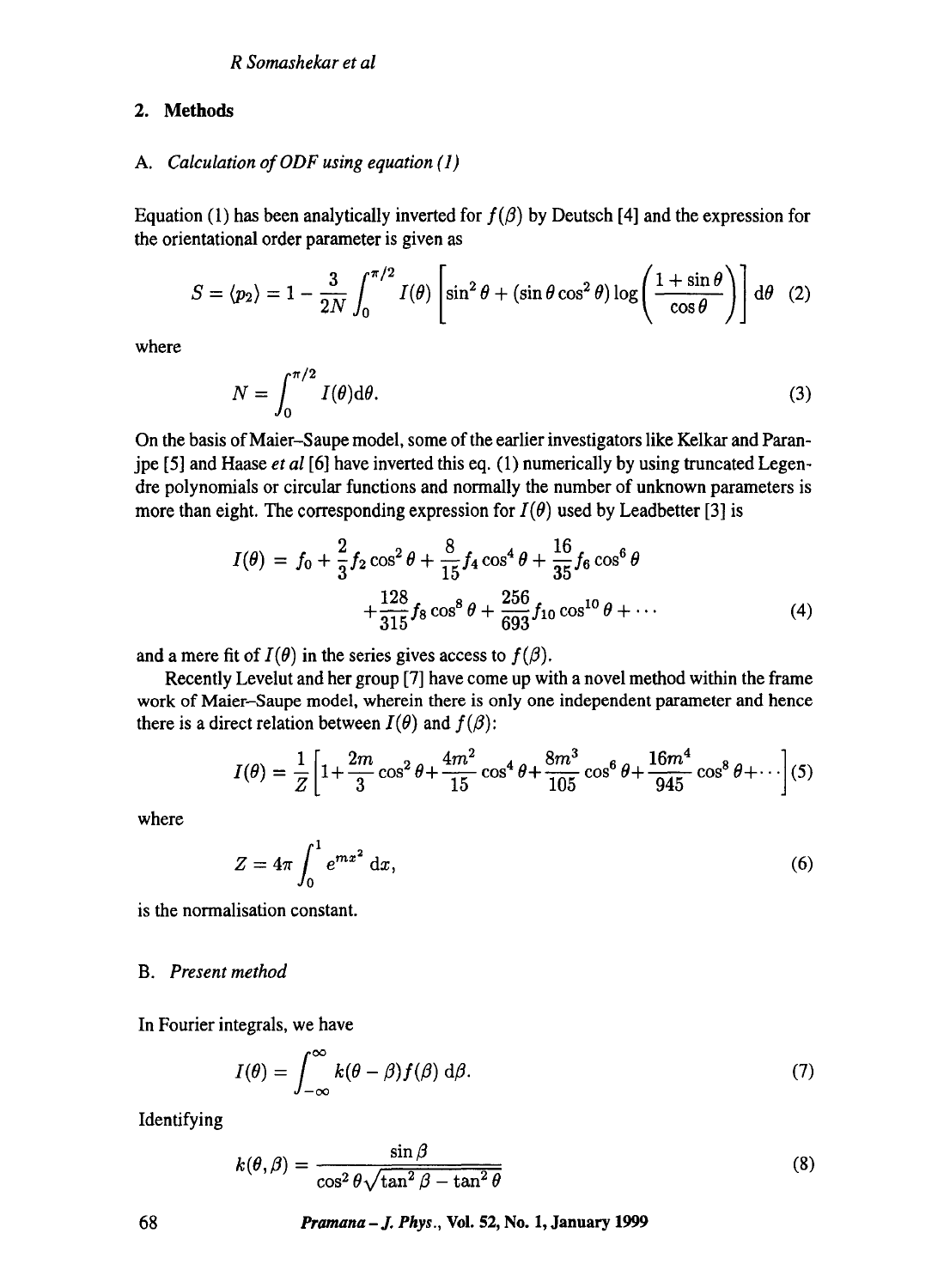

**Figure 1.** A graphical plot of LHS of eq. (8) versus  $\theta$  at different constant values of  $(\theta - \beta)$ .

and  $I(\theta)$  as the intensity distribution along equatorial arcs in the diffraction pattern,  $f(\beta)$ **is the unknown function. The kernel of the above equation is a real valued, non-symmetric and definite function. In principle, to use the Fourier transform technique to invert the eq.**  (7), the left hand side (LHS) of eq. (8) should be a function of  $(\theta - \beta)$  and not  $(\theta, \beta)$ [8]. In other words, a plot of LHS of eq. (8) for various values of  $\theta$ , at constant  $(\theta - \beta)$  should **be a line parallel to the ordinate. Figure 1 shows one such graphical plot of LHS of eq.**  (8) vs  $\theta$  at different constant values of  $(\theta - \beta)$ . It can be inferred from figure 1 that LHS of the eq. (8) is a function of  $(\theta - \beta)$  within an error of less than 10% in the region of  $\theta$  values for which the arc intensity drops to half of its maximum value. Approximating the function  $k(\theta, \beta)$  as  $k(\theta - \beta)$  and assuming that the required transform exists, we apply **Fourier convolution theorem to obtain** 

$$
I(\theta) = \int \mathcal{K}(\beta) \mathcal{F}(\beta) e^{-i\theta \beta} d\beta
$$
 (9)

where  $K(\beta)$  and  $\mathcal{F}(\beta)$  are the Fourier transforms of  $k(\theta)$  and  $f(\theta)$  respectively. Inverting **eq. (9) we have** 

$$
\mathcal{K}(\beta)\mathcal{F}(\beta) = \frac{1}{2\pi} \int_0^{\pi/2} I(\theta)e^{i\theta\beta} d\beta = \frac{\mathcal{F}[I(\theta)]}{\sqrt{2\pi}}
$$
(10)

**and** 

$$
\mathcal{F}(\beta) = \frac{1}{\sqrt{2\pi}} \frac{\mathcal{F}[I(\theta)]}{\mathcal{K}(\beta)}\tag{11}
$$

*Pramana-J. Phys.,* **Vol. 52, No. 1, January 1999 69**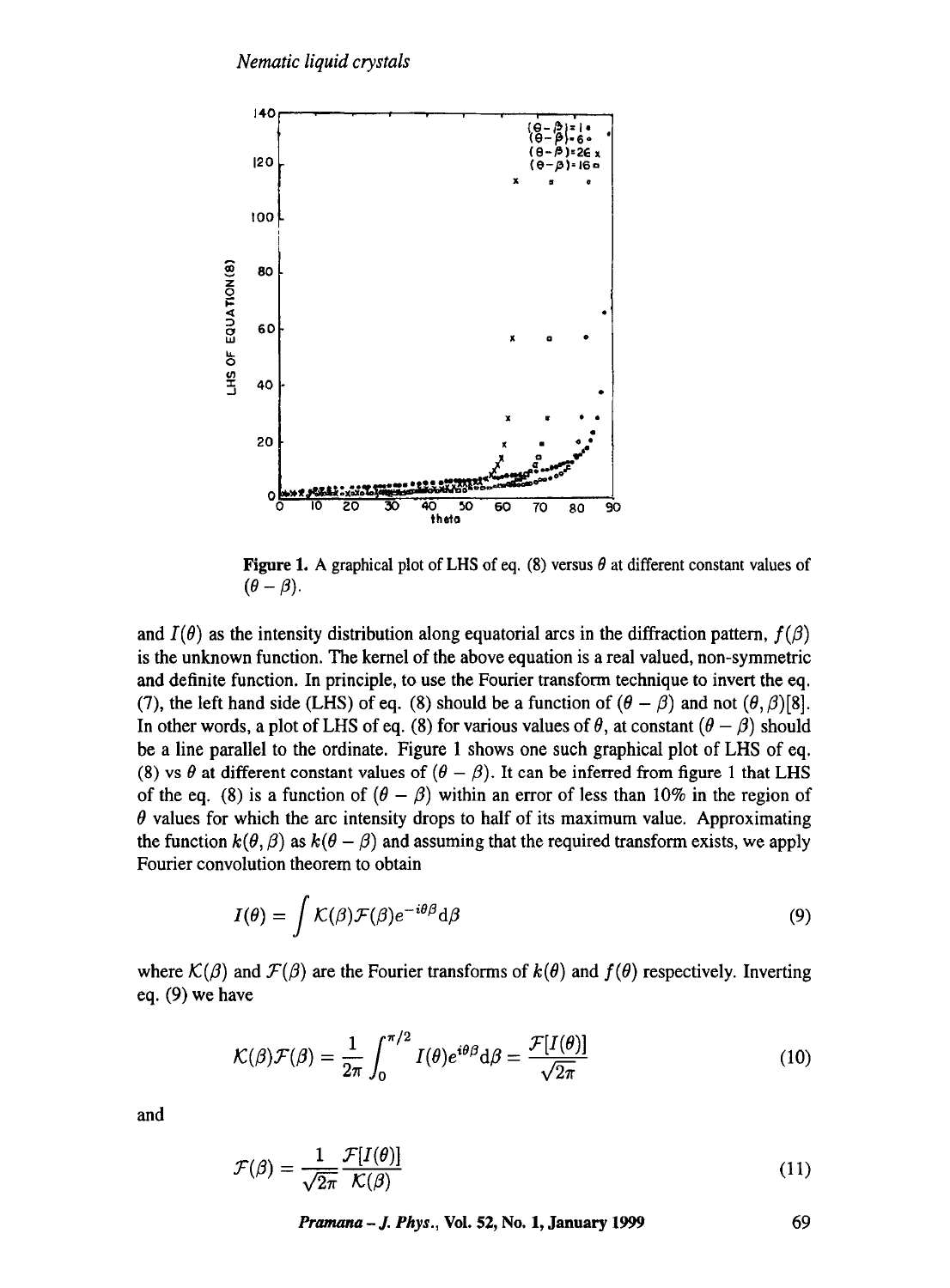

**Figure 2.** Variation of  $k(\theta - \beta)$  vs.  $\sin(\theta/\lambda)$ .

Again inverting we have

$$
f(\theta) = \frac{1}{2\pi} \int_0^{\pi/2} \frac{\mathcal{F}[I(\theta)]}{\mathcal{K}(\beta)} e^{-i\theta \beta} d\beta
$$
 (12)

and here  $\theta$  also varies from 0 to  $\pi/2$ . For a rigorous justification of the result when the kernel is of the form  $k(\theta - \beta)$  is given in Arfken [8]. The function  $k(\theta - \beta)$  as  $\beta \rightarrow 0$  is given in figure 2 and the Fourier transform of such a function is obtained numerically and is given in figure 3. This function is independent of the instrument or the wavelength used for recording the X-ray diffraction pattern. Figure 3 also gives the resynthesised function  $k(\theta - \beta)$  using the Fourier coefficients.

#### *C. Procedure to obtain ODF*

Using the intensity distribution along the equatorial arc,  $I(\theta)$  is deconvoluted employing eq. (11) and Fourier coefficients of the function  $k(\theta - \beta)$ ,  $\beta \rightarrow 0$ . These corrected coefficients are inverted again by using eq. (12) to obtain  $f(\theta)$  or  $f(\beta)$ , the orientational distribution function (ODF). Then the orientational order parameter is given by

$$
\langle p_2 \rangle = \frac{\int_0^{\pi/2} p_2(\cos \theta) f(\beta) \sin \beta \, d\beta}{\int_0^{\pi/2} f(\beta) \sin \beta \, d\beta}.
$$
 (13)

For deconvolution and integration we have used simple Fortran routines available in 'numerical recipes' [9].

## **3. Results and discussion**

For testing this procedure we have used the profiles given in Davidson *et al* [7] and for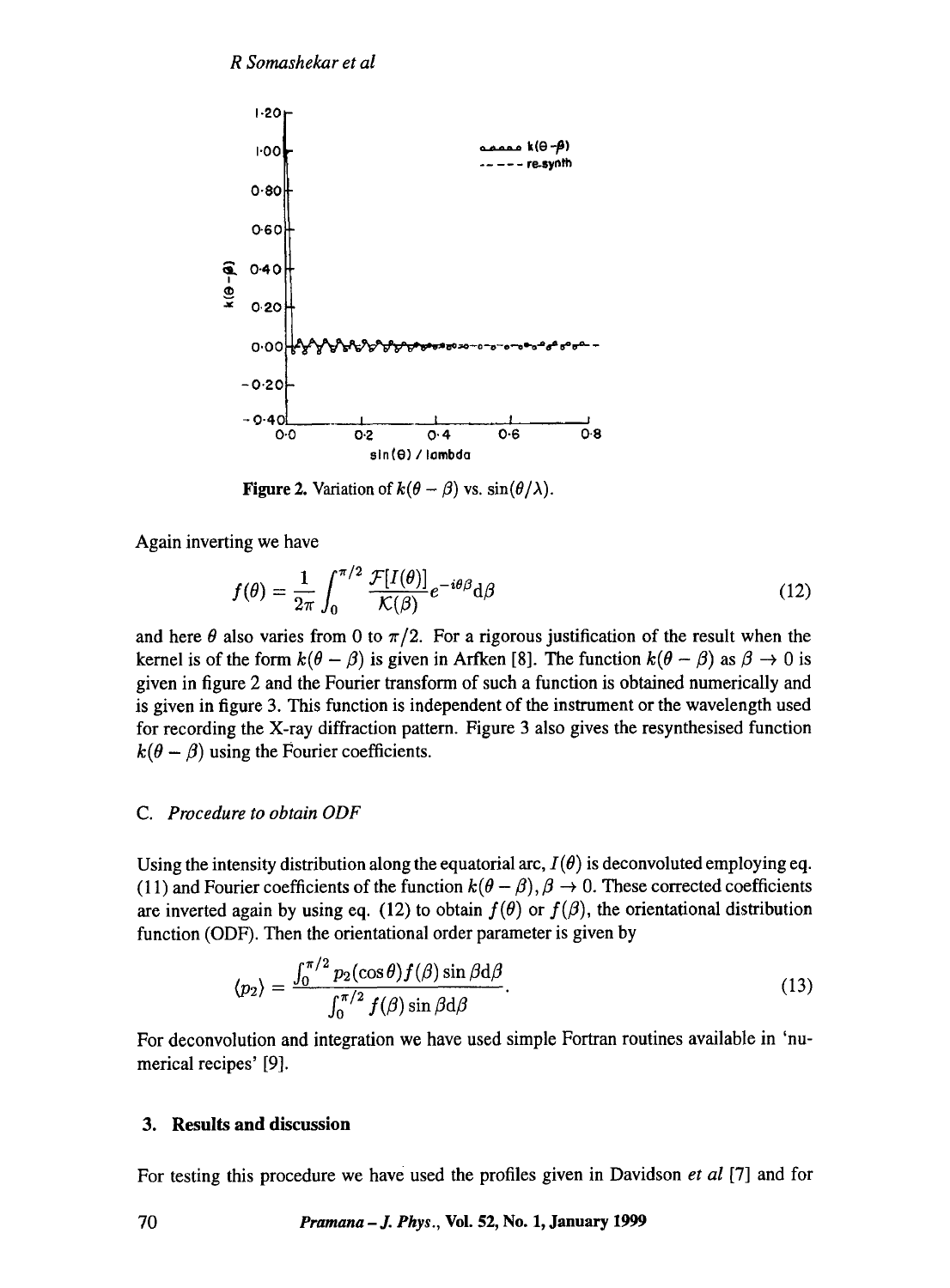

Figure 3. Fourier transform of figure 2.



Figure 4. Intensity of diffused arc for various  $\theta$  values along with  $f(\beta)$  for various  $\beta$ values.

comparison, we have written programmes (FTN77) to calculate orientational order employing Deutsch [4], Leadbetter [3] and Davidson *et al* [7] methods also. The results obtained are given in table 1. It is evident from table 1, that orientational order obtained from present method is in close agreement with Deutsch method and these values lie inbetween the values computed from the other two methods. The various profiles reported by Levelut group [7] essentially lead to the same conclusion. The present method gives the whole distribution function  $f(\beta)$  and hence it is possible to compute higher moments like  $\langle p_4 \rangle$  using

$$
\langle p_L \rangle = \frac{\int_0^{\pi/2} p_L(\cos \theta) f(\beta) \sin \beta \, d\beta}{\int_0^{\pi/2} f(\beta) \sin \beta \, d\beta}.
$$
\n(14)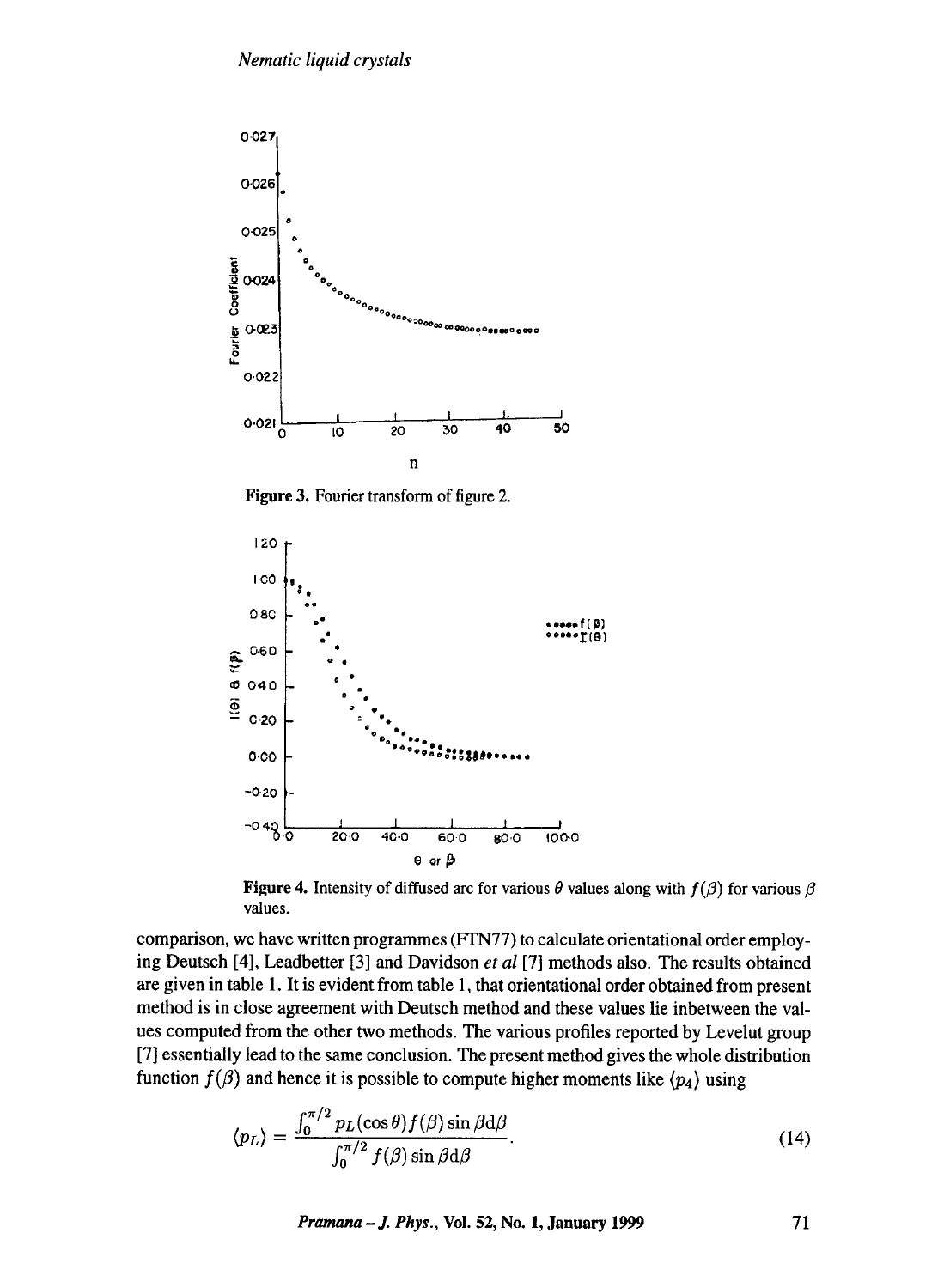| Sample                                                             | Leadbetter [1]        | Levelut [7]           | Deutsch [4]           | Present method        | Stand. Dev. |
|--------------------------------------------------------------------|-----------------------|-----------------------|-----------------------|-----------------------|-------------|
|                                                                    | $\langle P_2 \rangle$ | $\langle P_2 \rangle$ | $\langle P_2 \rangle$ | $\langle P_2 \rangle$ | in $%$      |
| 40.4<br>$T = 48^{\circ}$ C (nematic)                               | 0.75                  | 0.65                  | 0.71                  | 0.70                  | 1.1         |
| <b>TBEA</b><br>$T = 176^{\circ}$ C (nematic)                       | 0.78                  | 0.73                  | 0.75                  | 0.75                  | 0.7         |
| 30% phasmidic +70%<br><b>TBDA</b>                                  | 0.82                  | 0.78                  | 0.79                  | 0.78                  | 0.8         |
| $T = 180^{\circ}$ C (nematic)<br>Poly. PE10                        | 0.77                  | 0.71                  | 0.74                  | 0.74                  | 0.5         |
| $T = 123^{\circ}$ C (nematic)<br>PMAOCH <sub>3</sub>               | 0.78                  | 0.73                  | 0.75                  | 0.75                  | 0.7         |
| $T = 63^{\circ}$ C (nematic)<br>PMAOC <sub>4</sub> H <sub>9</sub>  | 0.70                  | 0.52                  | 0.63                  | 0.62                  | 3.2         |
| $T = 115^{\circ}$ C (nematic)<br>PMAOC <sub>4</sub> H <sub>9</sub> | 0.72                  | 0.55                  | 0.65                  | 0.64                  | 1.3         |
| $T = 101$ °C (SmA)<br>PMAOC4H9                                     | 0.85                  | 0.86                  | 0.83                  | 0.83                  | 0.6         |
| $T = 80^{\circ}$ C (SmA)<br>PMAOC4H9                               | 0.86                  | 0.88                  | 0.84                  | 0.84                  | 0.7         |
| $T = 25^{\circ}$ C (SmA glass)<br>4 O.8                            | 0.68                  | 0.43                  | 0.59                  | 0.57                  | 2.7         |
| $T = 78^{\circ}$ C (nematic)<br>4 O.8                              | 0.71                  | 0.53                  | 0.63                  | 0.62                  | 1.8         |
| $T = 74^{\circ}$ C (nematic)<br>4 O.8                              | 0.76                  | 0.66                  | 0.71                  | 0.71                  | 0.9         |
| $T = 66^{\circ}$ C (nematic)<br>4 O.8                              | 0.84                  | 0.85                  | 0.82                  | 0.82                  | 0.73        |
| $T = 56^{\circ}$ C (SmA)                                           |                       |                       |                       |                       |             |

Table 1. Orientational order parameter obtained by different methods using X-ray diffused profile along the arc.

Compound  $4 \Omega.4$  (N- $(4-n$ -butyl oxybenzylidine)-4-n-butylaniline) Compound  $4 \text{ O.8}$  (N-(4-n-butyl oxybenzylidene)-4-n-octylaniline)

In figure 4 we have reproduced the experimental intensity profile along with resynthesised ODF using eq. (12) to highlight the fact that these two are not the same as suggested by Vainshtein [ 10].

We have also estimated the error introduced by calculating  $I(\theta)$  from eq. (1), using  $f(\beta)$  obtained from eq. (12) and then comparing with the experimental normalized  $I(\theta)$ profile. Figures 5 (a) and (b) give the comparison for two nematic samples, *Polyra.PElO*  and  $PMAOC<sub>4</sub>H<sub>9</sub>$  respectively. Such being the case, the approximations (ie., (i) assuming the lower limit of the integral to be zero and (ii) convolutions of the functions which are in the integrand of eq.  $(1)$ ) made in this paper with regard to the integral in eq.  $(1)$ , induce a negligibly small percentage of error in the calculations of orientational order parameters.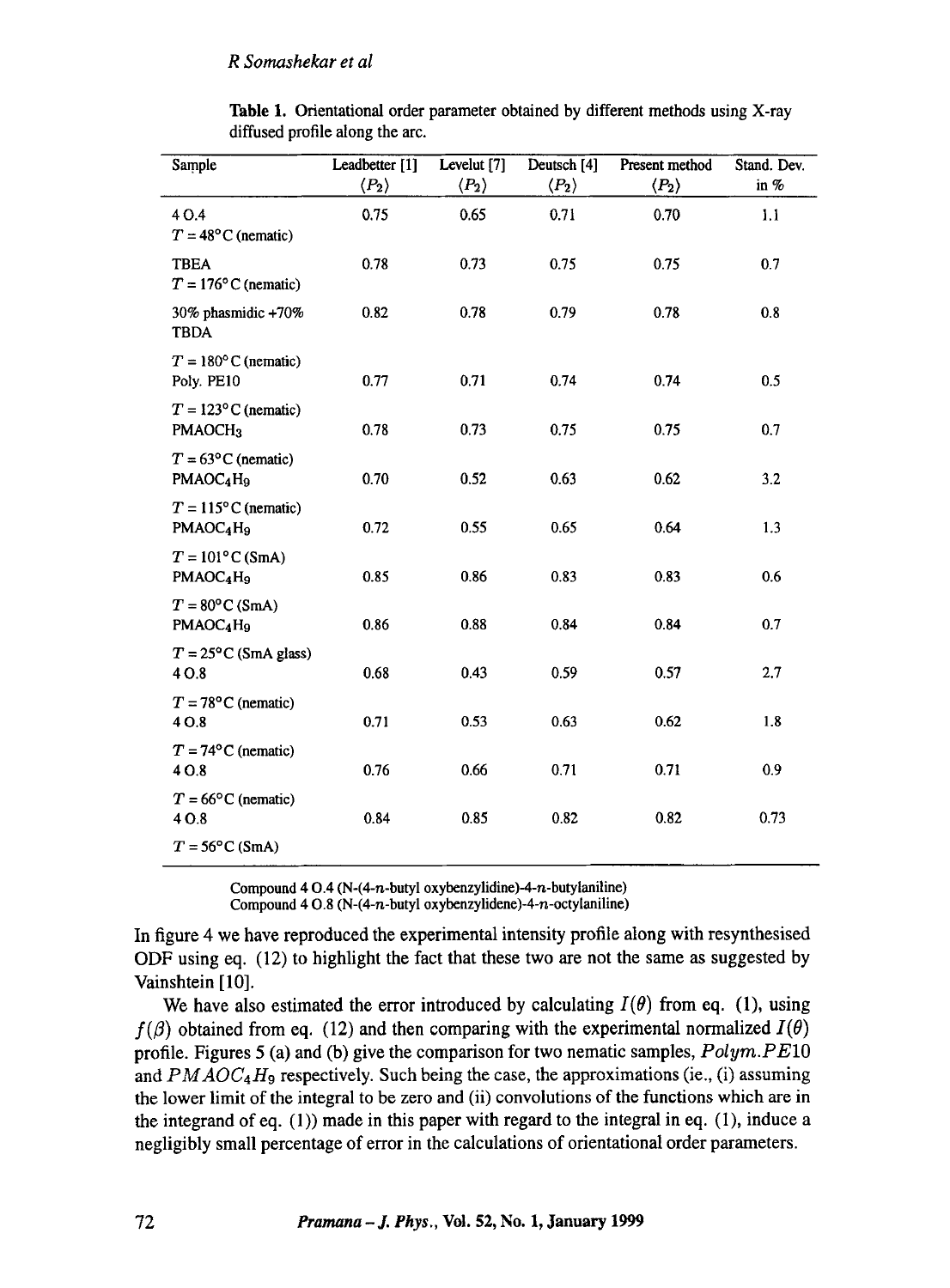

Figure 5. A comparison of experimental and calculated intensity values for two different nematic samples (a) *Polym.PElO* and (b) *PMAOC4Ho.* 

#### 4. **Conclusion**

The present method proposed here is a simple and straightforward way of obtaining orientational distribution function which involves only three steps:

- (i) Fourier transform of the given arc intensity (standard routines are available for this purpose)
- (ii) Fourier transform of LHS of eq. (8) when  $\beta \rightarrow 0$  (or one can use the data given in figure 3)
- (iii) Fourier transform of ratio of (i) and (ii). Fourier coefficients which will give the distribution function.

From these data higher moments of this function can be computed and also can be easily incorporated in standard X-ray analysis softwares. It is also useful procedure for finding the ODF in the case of polymer fibres.